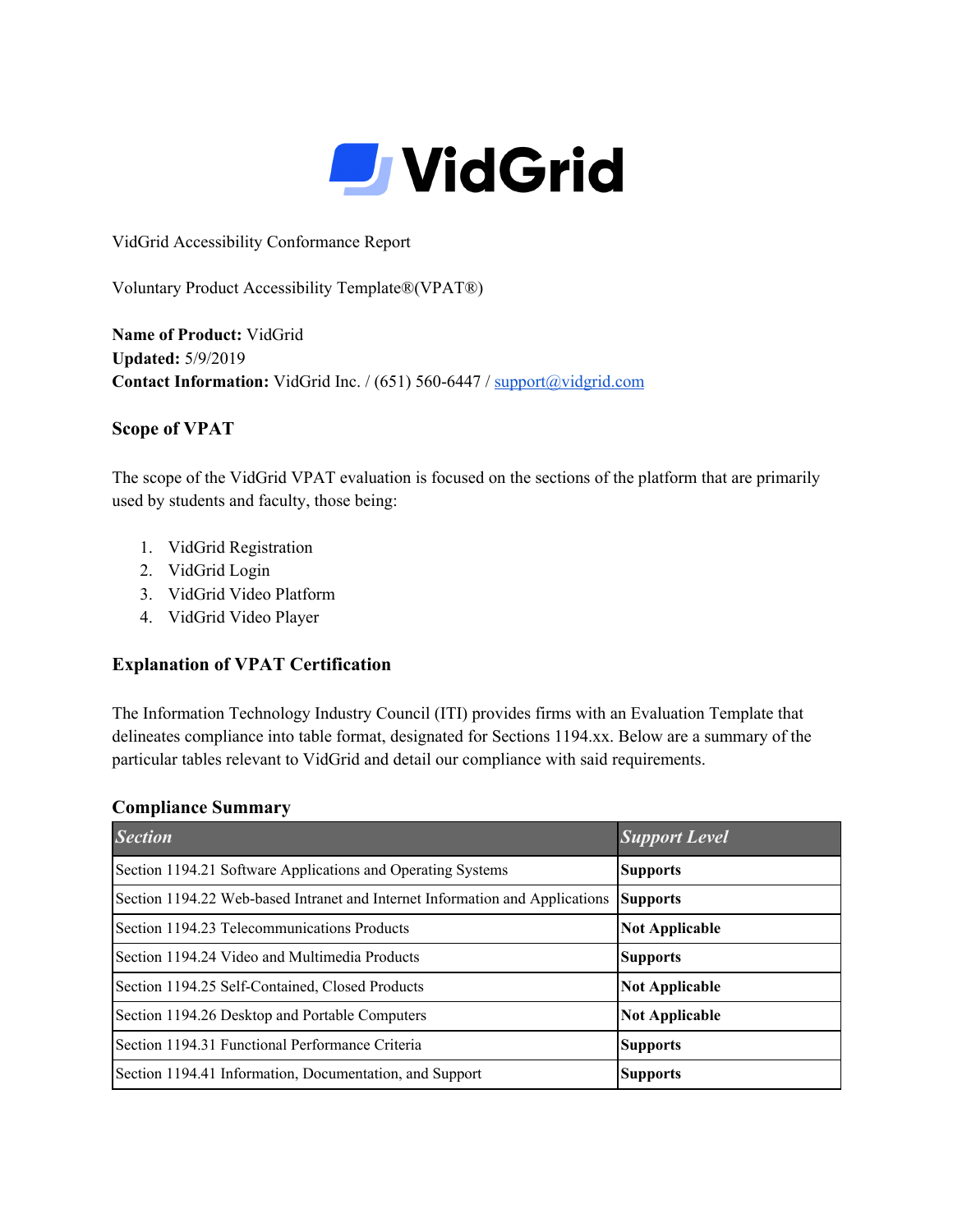## **Support Level Descriptions**

| <b>Support Level</b>                                           | <b>Description</b>                                                                                                                   |
|----------------------------------------------------------------|--------------------------------------------------------------------------------------------------------------------------------------|
| <b>Supports</b>                                                | VidGrid fully meets the letter and intent of the Criteria                                                                            |
| Supports with Exceptions/Minor Exceptions                      | VidGrid does not fully meet the letter and intent of the<br>criteria, but provides some level of access relative to the<br>Criteria. |
| Supports through Equivalent Facilitation                       | VidGrid provides an alternate way to meet the intent of<br>the Criteria.                                                             |
| Supports When Combined with Compatible Assistive<br>Technology | VidGrid fully meets the letter and intent of the Criteria<br>when used in combination with Compatible Assistive<br>Technology.       |
| Does not Support                                               | VidGrid does not meet the letter or intent of the Criteria                                                                           |
| Not Applicable                                                 | The Criteria does not apply.                                                                                                         |
| Not Applicable - Fundamental Alteration Exception<br>Applies   | A Fundamental Alteration of VidGrid is required to meet<br>the Criteria.                                                             |
| Applicable - Not Tested                                        | The Criteria are applicable but were not tested.                                                                                     |

# **§ 1194.21 Software Applications and Operating Systems**

| <b>Criteria</b>                                                                                                                                                                                                                                                                                                                                                                                                                                                                                                                                                                    | <b>Support Level</b> | <b>Remarks and Explanations</b>                                                                                                    |
|------------------------------------------------------------------------------------------------------------------------------------------------------------------------------------------------------------------------------------------------------------------------------------------------------------------------------------------------------------------------------------------------------------------------------------------------------------------------------------------------------------------------------------------------------------------------------------|----------------------|------------------------------------------------------------------------------------------------------------------------------------|
| (a) When software is designed to run on a system<br>that has a keyboard, product functions shall be<br>executable from a keyboard where the function<br>itself or the result of performing a function can be<br>discerned textually.                                                                                                                                                                                                                                                                                                                                               | <b>Supports</b>      | The video player used in VidGrid<br>allows users to access all of its<br>controls from the keyboard.                               |
| (b) Applications whall not disrupt or disable<br>activated features of other products that are<br>identified as accessibility features, where those<br>features are developed and documented according<br>to industry standards. Applications also shall not<br>disrupt or disable activated features of any<br>operating system that are identified as accessibility<br>features where the application programming<br>interface for those accessibility features has been<br>documented by the manufacturer of the operating<br>system and is available to the product developer. | <b>Supports</b>      | The video player does not interfere<br>with accessibility features. It supports<br>features such as Sticky Keys and<br>Mouse Keys. |
| (c) A well-defined on-screen indication of the<br>current focus shall be provided that moves among<br>interactive interface elements as the input focus<br>changes. The focus shall be programmatically<br>exposed so that Assistive Technology can track<br>focus and focus changes.                                                                                                                                                                                                                                                                                              | <b>Supports</b>      | All keyboard-accessible components<br>in the video player show visual focus.                                                       |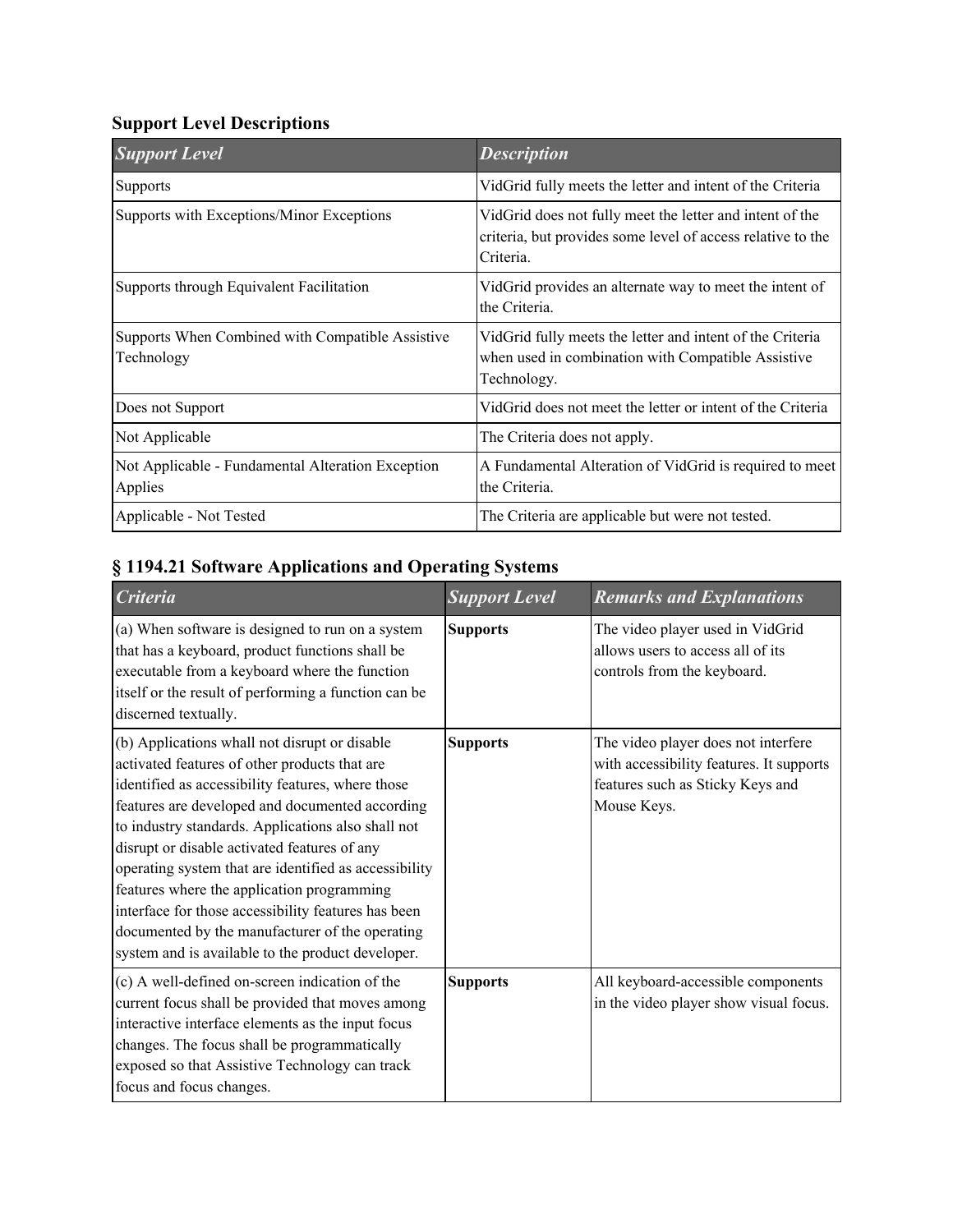| (d) Sufficient information about a user interface<br>element including the identity, operation, and state<br>of the element shall be available to Assistive<br>Technology. When an image represents a program<br>element, the information conveyed by the image<br>must also be available in text. | <b>Supports</b>       | In the video player, all of the user<br>interface controls are provided with<br>meaningful information.                                                                                             |
|----------------------------------------------------------------------------------------------------------------------------------------------------------------------------------------------------------------------------------------------------------------------------------------------------|-----------------------|-----------------------------------------------------------------------------------------------------------------------------------------------------------------------------------------------------|
| (e) When bitmap images are used to identify<br>controls, status indicators, or other programmatic<br>elements, the meaning assigned to those images<br>shall be consistent throughout an application's<br>performance.                                                                             | <b>Supports</b>       | The video player identifies image<br>meaning consistently.                                                                                                                                          |
| (f) Textual information shall be provided through<br>operating system functions for displaying text. The<br>minimum information that shall be made available<br>is text content, text input caret location, and text<br>attributes.                                                                | <b>Supports</b>       | The video player displays the current<br>elapsed time and total video length as<br>static text. This information about the<br>video will be accessible to the screen<br>reader users who are blind. |
| (g) Applications shall not override user selected<br>contrast and color selections and other individual<br>display attributes.                                                                                                                                                                     | <b>Supports</b>       | The VidGrid video player supports<br>user selected color contrast settings.<br>This includes high contrast settings set<br>at the Operating System level.                                           |
| (h) When animation is displayed, the information<br>shall be displayable in at least one non-animated<br>presentation mode at the option of the user.                                                                                                                                              | <b>Not Applicable</b> | The video player does not use<br>animation.                                                                                                                                                         |
| (i) Color coding shall not be used as the only means<br>of conveying information, indicating an action,<br>prompting a response, or distinguishing a visual<br>element.                                                                                                                            | <b>Supports</b>       | The video player does not use color as<br>the sole means to convey information.                                                                                                                     |
| (j) When a product permits a user to adjust color<br>and contrast settings, a variety of color selections<br>capable of producing a range of contrast levels shall<br>be provided.                                                                                                                 | <b>Not Applicable</b> | The video player does not permit users<br>to adjust color selections.                                                                                                                               |
| (k) Software shall not use flashing or blinking text,<br>objects, or other elements having a flash or blink<br>frequency greater than 2 Hz and lower than 55 Hz.                                                                                                                                   | <b>Not Applicable</b> | The Video Player does not use and<br>flashing or blinking objects.                                                                                                                                  |
| (1) When electronic forms are used, the form shall<br>allow people using Assistive Technology to access<br>the information, field elements, and functionality<br>required for completion and submission of the<br>form, including all directions and cues.                                         | <b>Supports</b>       | Form controls in the video player are<br>accessible to users of assistive<br>technology.                                                                                                            |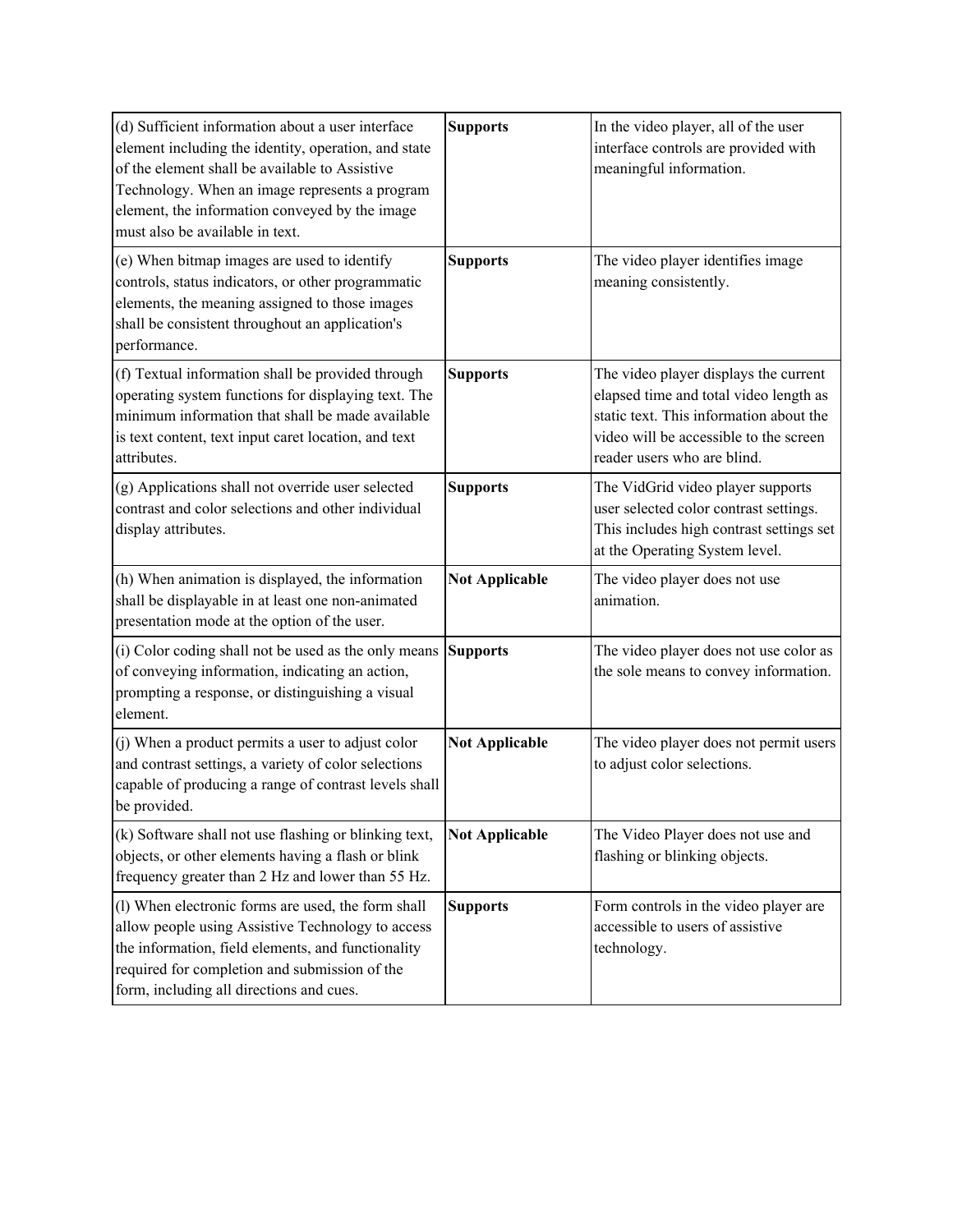| <b>Criteria</b>                                                                                                                                                 | <b>Support Level</b>                      | <b>Remarks and Explanations</b>                                                                                                                                                                                                                                                                                                                                                                                                                                                                                                                                                                                                                                                                                                                                                                                                                                                                                                                                                                                                                                                                                                                      |
|-----------------------------------------------------------------------------------------------------------------------------------------------------------------|-------------------------------------------|------------------------------------------------------------------------------------------------------------------------------------------------------------------------------------------------------------------------------------------------------------------------------------------------------------------------------------------------------------------------------------------------------------------------------------------------------------------------------------------------------------------------------------------------------------------------------------------------------------------------------------------------------------------------------------------------------------------------------------------------------------------------------------------------------------------------------------------------------------------------------------------------------------------------------------------------------------------------------------------------------------------------------------------------------------------------------------------------------------------------------------------------------|
| (a) A text equivalent for every<br>non-text element shall be<br>provided (e.g., via "alt",<br>"longdesc", or in element<br>content).                            | <b>Supports</b>                           | VidGrid does provide textual equivalents or alt text for all<br>images in the platform. These include thumbnails, icons,<br>folder trees, and user profiles. In all cases, including page<br>tabs, simulated combo boxes, folder tree controls, and<br>sortable headers, the textual equivalents necessary for<br>comprehension and use by screen reader users who are blind<br>could be provided by appropriate ARIA markup.                                                                                                                                                                                                                                                                                                                                                                                                                                                                                                                                                                                                                                                                                                                        |
| (b) Equivalent alternatives for<br>any multimedia presentation<br>shall be synchronized with the<br>presentation                                                | <b>Not Applicable</b>                     | VidGrid does not create or provide equivalent alternatives to<br>the videos (multimedia presentations) recorded or played back<br>in VidGrid. Users can attach PDF or other equivalent<br>alternative files to the respective video, available for review<br>below the video on the video's page.                                                                                                                                                                                                                                                                                                                                                                                                                                                                                                                                                                                                                                                                                                                                                                                                                                                    |
| (c) Web pages shall be<br>designed so that all<br>information conveyed with<br>color is also available without<br>color, for example from<br>context or markup. | <b>Supports with</b><br><b>Exceptions</b> | VidGrid uses color to indicate selection and state in many<br>Admin controls. This severely impacts the use of VidGrid by<br>users who are blind or have low vision. The most problematic<br>use of color applies to the page tabs. Page tabs are the primary<br>component that allows users to access the textual aspects of<br>the application (adding users, org settings, managing account<br>statistics). (Resolved on 10/7/17) color is used to indicate<br>which page tag is currently selected. For users who are blind,<br>there is no way to know which tab is currently selected<br>without navigating to the contents of the tab and guessing. In<br>the contents of the page tabs, selection is indicated by a light<br>blue highlight over the currently selected row, with no<br>equivalent method. The view selector in the search results<br>pages that allows users to switch between a thumbnail view<br>and a list view uses images that change color to indicate<br>which view is currently selected. The line/bar graph uses a<br>light green color and a dark green color to compare two<br>different bards in the bar graph. |
| (d) Documents shall be<br>organized so they are readable<br>without requiring an associated<br>style sheet                                                      | <b>Supports with</b><br><b>Exceptions</b> | VidGrid makes extensive use of CSS background images to<br>render a wide variety of active and static elements. These<br>elements have visible and textual equivalents. Please refer to §<br>1194.22 paragraph (a) for a list of exceptions on the Admin<br>page. The application uses HTML header elements so<br>Assistive Technology can provide the appropriate structure of<br>the page in the overlays.                                                                                                                                                                                                                                                                                                                                                                                                                                                                                                                                                                                                                                                                                                                                         |
| (e) Redundant text links shall<br>be provided for each active<br>region of a server-side image<br>map.                                                          | <b>Not Applicable</b>                     | VidGrid does not contain server-side image maps.                                                                                                                                                                                                                                                                                                                                                                                                                                                                                                                                                                                                                                                                                                                                                                                                                                                                                                                                                                                                                                                                                                     |
| (f) Client-side image maps<br>shall be provided instead of                                                                                                      | <b>Not Applicable</b>                     | VidGrid does not contain client-side image maps.                                                                                                                                                                                                                                                                                                                                                                                                                                                                                                                                                                                                                                                                                                                                                                                                                                                                                                                                                                                                                                                                                                     |

## **§ 1194.22 Web-based Intranet and Internet Information and Applications**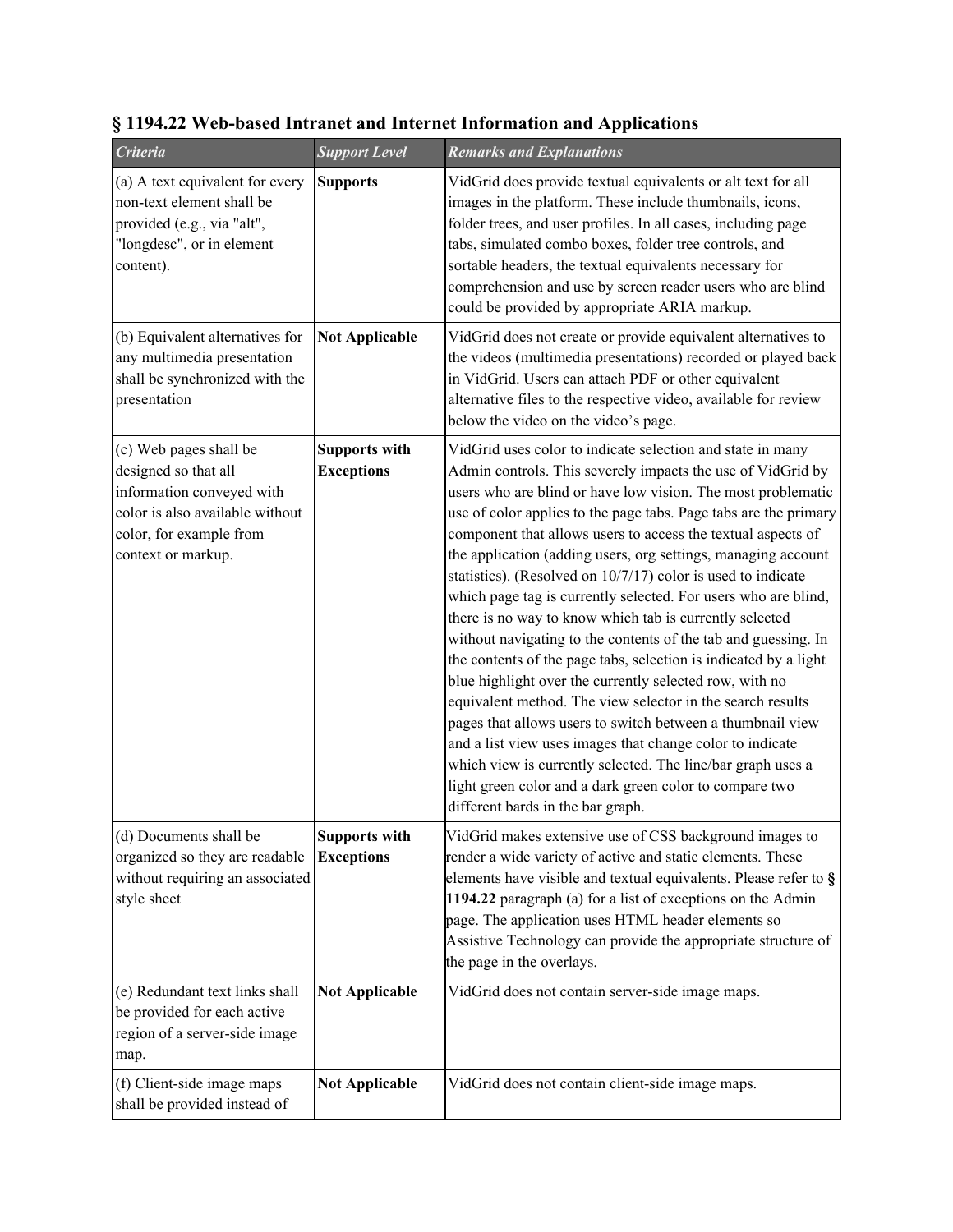| server-side image maps except<br>where the regions cannot be<br>defined with an available<br>geometric shape.                                                                                                                                                                                                                  |                       |                                                                                                                                                                                                                                                                                                                                                                                                                                                                                                                                  |
|--------------------------------------------------------------------------------------------------------------------------------------------------------------------------------------------------------------------------------------------------------------------------------------------------------------------------------|-----------------------|----------------------------------------------------------------------------------------------------------------------------------------------------------------------------------------------------------------------------------------------------------------------------------------------------------------------------------------------------------------------------------------------------------------------------------------------------------------------------------------------------------------------------------|
| (g) Row and column headers<br>shall be identified for data<br>tables.                                                                                                                                                                                                                                                          | <b>Supports</b>       | VidGrid uses tables in the Video Viewer Analytics, Admin<br>Analytics, Org Settings, and Video Trackable Links sections<br>of the platform. Row and column headers are identified for all<br>tables inside VidGrid                                                                                                                                                                                                                                                                                                               |
| (h) Markup shall be used to<br>associate data cells and header<br>cells for data tables that have<br>two or more logical levels of<br>row or column headers.                                                                                                                                                                   | <b>Not Applicable</b> | VidGrid does not use data tables.                                                                                                                                                                                                                                                                                                                                                                                                                                                                                                |
| (i) Frames shall be titled with<br>text that facilitates frame<br>identification and navigation.                                                                                                                                                                                                                               | <b>Not Applicable</b> | VidGrid uses headings in place of titles for the frames in the<br>overlays, the object viewer, the embedded video, the frame<br>that launches the recorder, and the plug-in download page.                                                                                                                                                                                                                                                                                                                                       |
| (j) Pages shall be designed to<br>avoid causing the screen to<br>flicker with a frequency<br>greater than 2 Hz and lower<br>that 55 Hz.                                                                                                                                                                                        | <b>Supports</b>       | VidGrid does not cause the screen to flicker.                                                                                                                                                                                                                                                                                                                                                                                                                                                                                    |
| (k) A text-only page, with<br>equivalent information or<br>functionality, shall be provided<br>to make a web site comply<br>with the provisions of this part,<br>when compliance cannot be<br>accomplished in any other<br>way. The content of the<br>text-only page shall be updates<br>whenever the primary page<br>changes. | <b>Not Applicable</b> | VidGrid does not require the use of text-only pages.                                                                                                                                                                                                                                                                                                                                                                                                                                                                             |
| (l) When pages utilize scripting<br>languages to display content,<br>or to create interface elements,<br>the information provided by<br>the script shall be identified<br>with functional text that can be<br>read by Assistive Technology.                                                                                    | <b>Supports</b>       | VidGrid's left navigation panel allows videos to be organized<br>into a customizable hierarchy of collections for individuals<br>and groups, which is rendered as a series of drop downs or<br>folders. These folders can be expanded or controlled by<br>screen readers, and support for keyboard-only users fully. All<br>buttons on the My Video, Edit Video, and Team content are<br>accessible with Assistive Technology. the Buttons on the<br>Upload page and the Admin Panel are fully digestible by a<br>screen reader. |
| (m) When a web page requires<br>that an applet, plug-in or other<br>application be present on the                                                                                                                                                                                                                              | <b>Supports</b>       | VidGrid does not require any plug-ins.                                                                                                                                                                                                                                                                                                                                                                                                                                                                                           |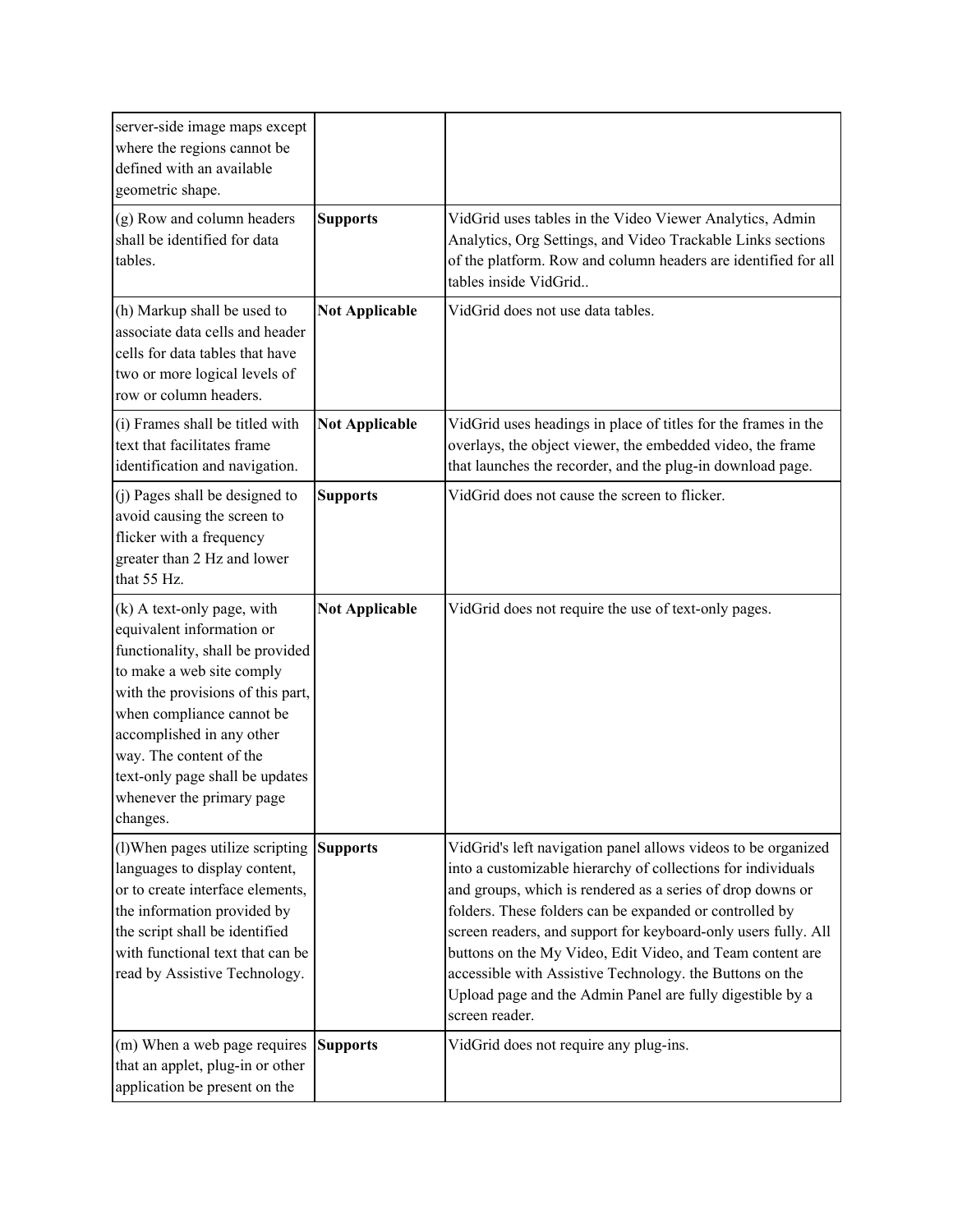| client system to interpret page<br>content, the page must provide<br>a link to a plug-in or applet<br>that complies with $§$ 1194.21<br>$(a)$ through $(l)$ .                                                                                                                                         |                       |                                                                                                                                                                                                                              |
|-------------------------------------------------------------------------------------------------------------------------------------------------------------------------------------------------------------------------------------------------------------------------------------------------------|-----------------------|------------------------------------------------------------------------------------------------------------------------------------------------------------------------------------------------------------------------------|
| (n) When electronic forms are<br>designed to be completed<br>on-line, the form shall allow<br>people using Assistive<br>Technology to access the<br>information, field elements,<br>and functionality required for<br>completing and submission of<br>the form, including all<br>directions and cues. | <b>Supports</b>       | All form controls and checkboxes have labels. When fields<br>are entered incorrectly, the error message is conveyed by red<br>text that appears at the top right of the form and is<br>consumable with Assistive Technology. |
| (o) A method shall be provided <b>Not Applicable</b><br>that permits users to skip<br>repetitive navigation links.                                                                                                                                                                                    |                       | VidGrid does not make use of repetitive navigation links.                                                                                                                                                                    |
| (p) When a timed response is<br>required, the user shall be<br>alerted and given sufficient<br>time to indicate more time is<br>required.                                                                                                                                                             | <b>Not Applicable</b> | VidGrid does not require a timed response.                                                                                                                                                                                   |

# **§ 1194.31 Functional Performance Criteria**

| <b>Criteria</b>                                                                                                                                                                                                                        | <b>Support Level</b> | <b>Remarks and Explanations</b>                                                                                                                                                                                                                                                                                                                                                                                                                                                                                                                                                                                            |
|----------------------------------------------------------------------------------------------------------------------------------------------------------------------------------------------------------------------------------------|----------------------|----------------------------------------------------------------------------------------------------------------------------------------------------------------------------------------------------------------------------------------------------------------------------------------------------------------------------------------------------------------------------------------------------------------------------------------------------------------------------------------------------------------------------------------------------------------------------------------------------------------------------|
| (a) At least one mode of operation and information<br>retrieval that does not require user vision shall be<br>provided, or support for Assistive Technology used<br>by people who are blind or visually impaired shall<br>be provided. | <b>Supports</b>      | Nearly all of the accessibility issues<br>that directly impair the use of<br>VidGrid's web-based interface by<br>users who are blind have been<br>discussed in the technical paragraphs<br>above. For details, please refer to $\S$<br>1194.21 paragraph (f), § 1194.22<br>paragraphs (1), (c), (d). In user roles<br>and pages other than Admin related<br>pages these requirements are fully<br>supported. The admin pages have a<br>few noteworthy deficiencies where<br>title tags and headers are used<br>inconsistently that keep them from<br>conforming to the letter of the<br>requirement. (resolved 10/7/2017). |
| (b) At least one mode of operation and information<br>retrieval that does not require visual acuity greater                                                                                                                            | <b>Supports</b>      | In many respects, VidGrid supports<br>the needs of low-vision users and use                                                                                                                                                                                                                                                                                                                                                                                                                                                                                                                                                |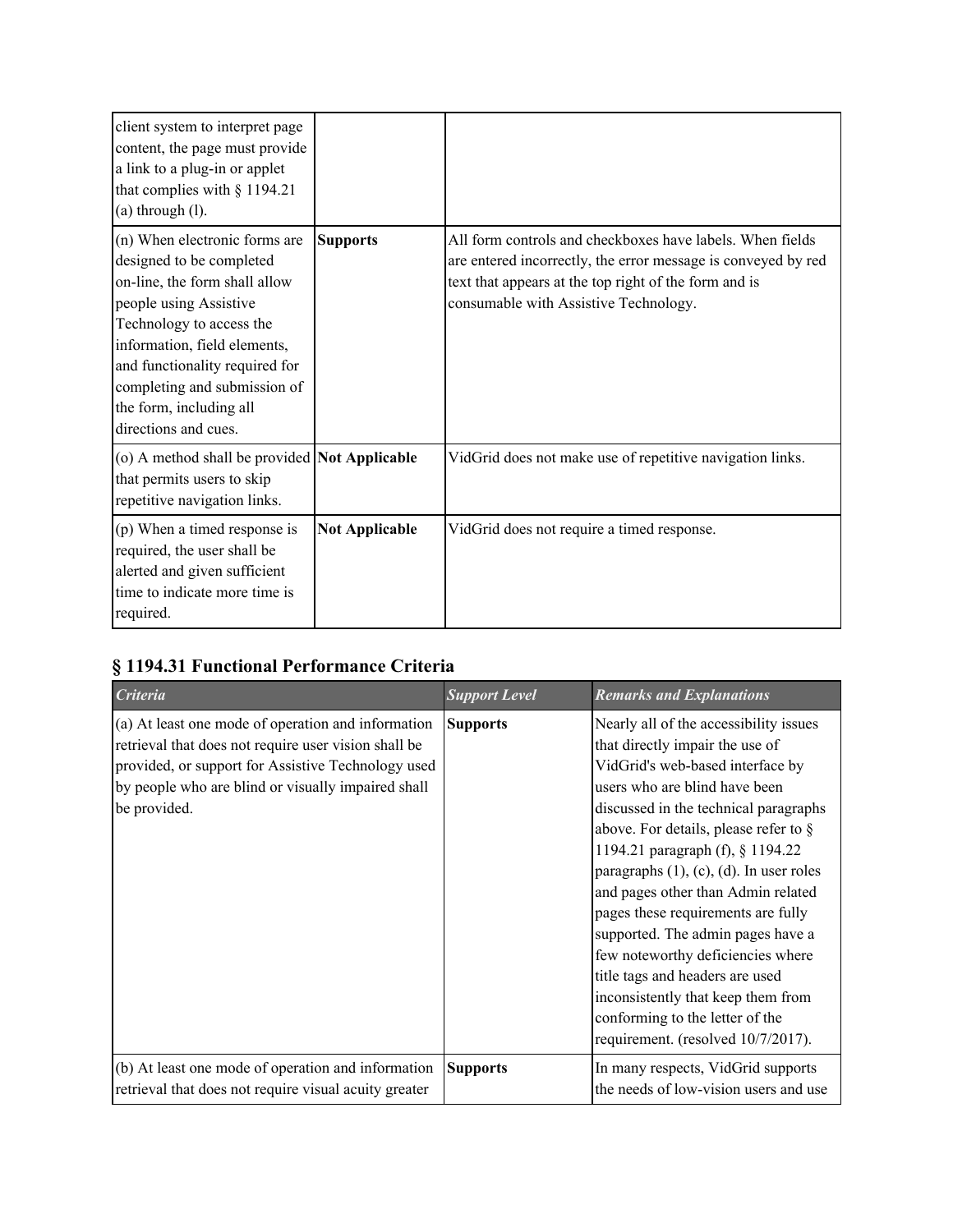| than 20/10 shall be provided in audio and enlarged<br>print output working together or independently, or<br>support for Assistive Technology used by people<br>who are visually impaired shall be provided.                                            |                 | with screen magnification software.<br>Most of the problems that impact<br>users with low vision or who use<br>screen magnification software have<br>been discussed above in § 1194.22<br>paragraphs $(a)$ , $(c)$ , $(d)$ , $(l)$ and $(n)$ .<br>The text in the Admin menu provides<br>enough color contrast. (CONTRAST<br>RATIOS updated in push on 10/5/17). |
|--------------------------------------------------------------------------------------------------------------------------------------------------------------------------------------------------------------------------------------------------------|-----------------|------------------------------------------------------------------------------------------------------------------------------------------------------------------------------------------------------------------------------------------------------------------------------------------------------------------------------------------------------------------|
| (c) At least one mode of operation and information<br>retrieval that does not require user hearing shall be<br>provided, or support for Assistive Technology used<br>by people who are deaf or hard of hearing shall be<br>provided.                   | <b>Supports</b> | VidGrid provides textual search<br>capabilities and machine generated<br>video captions to allow people who<br>are deaf or hard of hearing to use the<br>application and consume video<br>content. VidGrid also can enable<br>professional, human language<br>professional captioning of all video<br>content at a 99% accuracy threshold.                       |
| (d) Where audio information is important for the<br>use of a product, at least one mode of operation and<br>information retrieval shall be provided in an<br>enhanced auditory fashion, or support for assistive<br>hearing devices shall be provided. | <b>Supports</b> | VidGrid does not solely use audio<br>information for the use of the product.<br>Any time audio/video is presented for<br>instructions, it is accompanied with<br>closed captions. Any time that the user<br>is engaging with a video display of an<br>audio file, the audio file is<br>accompanied with closed captioning.                                       |
| (e) At least one mode of operation and information<br>retrieval that does not require user speech shall be<br>provided, or support for Assistive Technology used<br>by people with disabilities shall be provided.                                     | <b>Supports</b> | VidGrid does not use speech in any<br>way for operation or information<br>retrieval.                                                                                                                                                                                                                                                                             |
| (f) At least one mode of operation and information<br>retrieval that does not require fine motor control or<br>simultaneous actions and that is operable with<br>limited reach and strength shall be provided.                                         | <b>Supports</b> | All of the issues that could impact<br>mobility-impaired users, have been<br>discussed above, primarily in $\S$<br>1194.22 paragraph (d). Speech input<br>software will recognize all VidGrid<br>controls, including those rendered by<br>background images or ARIA.                                                                                             |